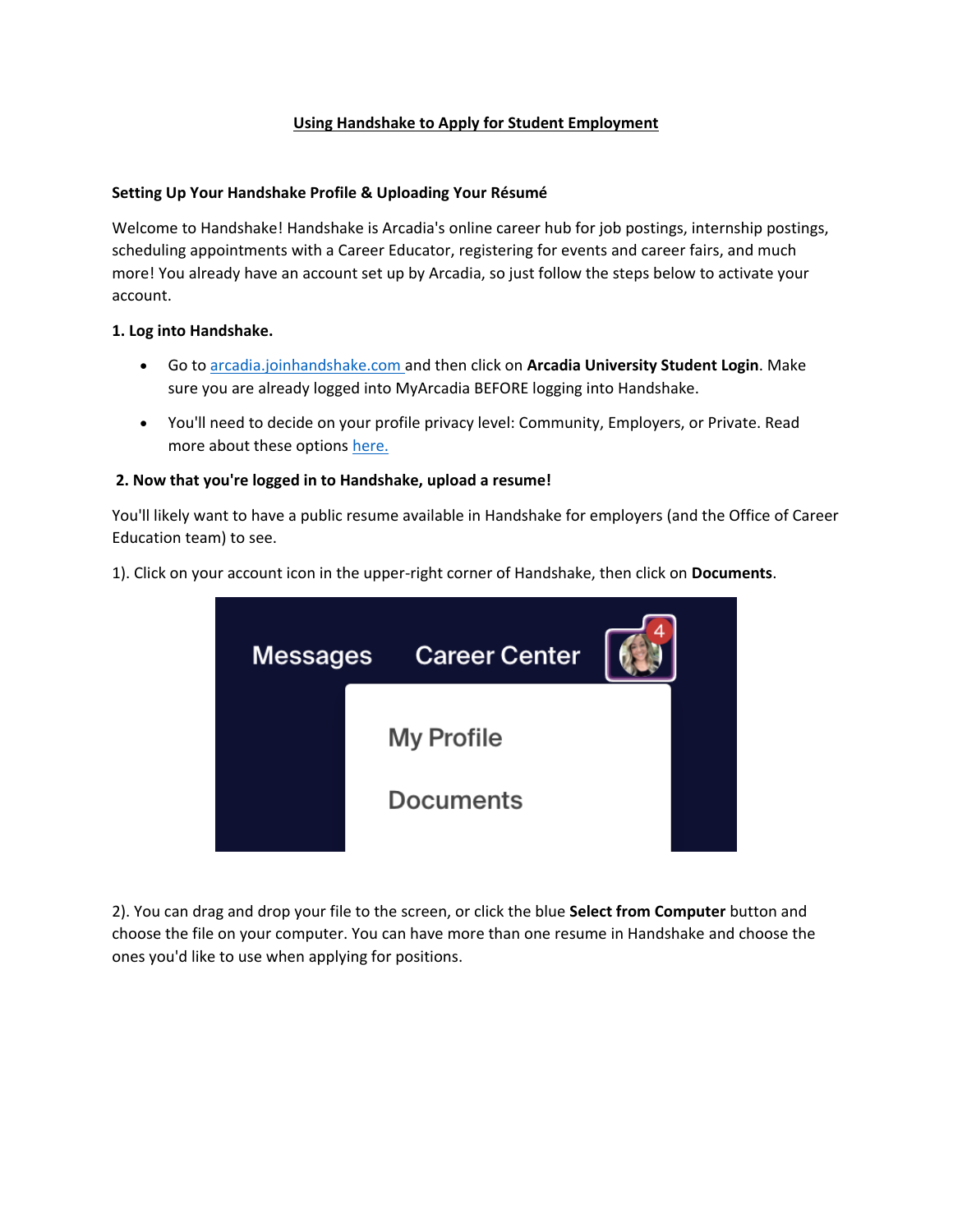| Events Q&A<br>Students<br>Jobs<br>n                                                            | Messages Career Center<br>$\bullet$ |
|------------------------------------------------------------------------------------------------|-------------------------------------|
| Documents                                                                                      |                                     |
| $\equiv$                                                                                       |                                     |
| You don't currently have any documents uploaded                                                |                                     |
| Drag and drop a PDF or Word doc here to add your first document<br><b>Select from Computer</b> |                                     |

To learn more about how to upload a document, refer to [How to Upload a New Document.](https://support.joinhandshake.com/hc/en-us/articles/218692648) Once you've uploaded a resume, you can use it to fill in your profile — refer to [Build Profile from Resume](https://support.joinhandshake.com/hc/en-us/articles/360040813754-Build-Profile-from-Resume) for more information.

# **3. Fill out your profile.**

Now you are ready to complete your profile by adding your education and experience. If there are already details in your profile, this means your information has been pre-loaded, usually based on data from the school registrar. Check to be sure all pre-loaded information is correct, especially your major and GPA (if included); if you find any errors, please contact [careehelp@arcadia.edu](mailto:careehelp@arcadia.edu) to correct them, as Handshake is unable to change any of your profile data.

For more information on filling out your profile, refer to **How to Drive Profile Completion**.

|              | Q Search                                                 |                                                                   |                               |  |                                                                                          |                                                                                             | adol. | Events            | Q&A | Students | Messages | <b>Career Center</b> |  |
|--------------|----------------------------------------------------------|-------------------------------------------------------------------|-------------------------------|--|------------------------------------------------------------------------------------------|---------------------------------------------------------------------------------------------|-------|-------------------|-----|----------|----------|----------------------|--|
|              | <b>Build your Profile Faster</b><br>ဖ<br>Select Resume + |                                                                   |                               |  |                                                                                          | $\times$<br>Upload or select a resume and we will help you complete your Handshake profile. |       |                   |     |          |          |                      |  |
| $\mathscr O$ |                                                          |                                                                   |                               |  | My Journey<br>I'm passionate about helping animals.                                      |                                                                                             |       |                   |     |          |          |                      |  |
|              |                                                          | Tawnya Reynolds<br>School of Life<br><b>Bachelors</b><br>Freshman |                               |  | Education<br>School of Life primary education<br>ıĤ<br>Bachelors, College of Engineering |                                                                                             |       |                   |     |          |          |                      |  |
|              |                                                          |                                                                   | Your profile is 100% complete |  |                                                                                          |                                                                                             |       | <b>Add School</b> |     |          |          |                      |  |

You are all set! The next step is to explore Handshake! Click [here](https://support.joinhandshake.com/hc/en-us/articles/218693368-Getting-Started-with-Handshake) to learn more about how to set up your profile and upload your resume.